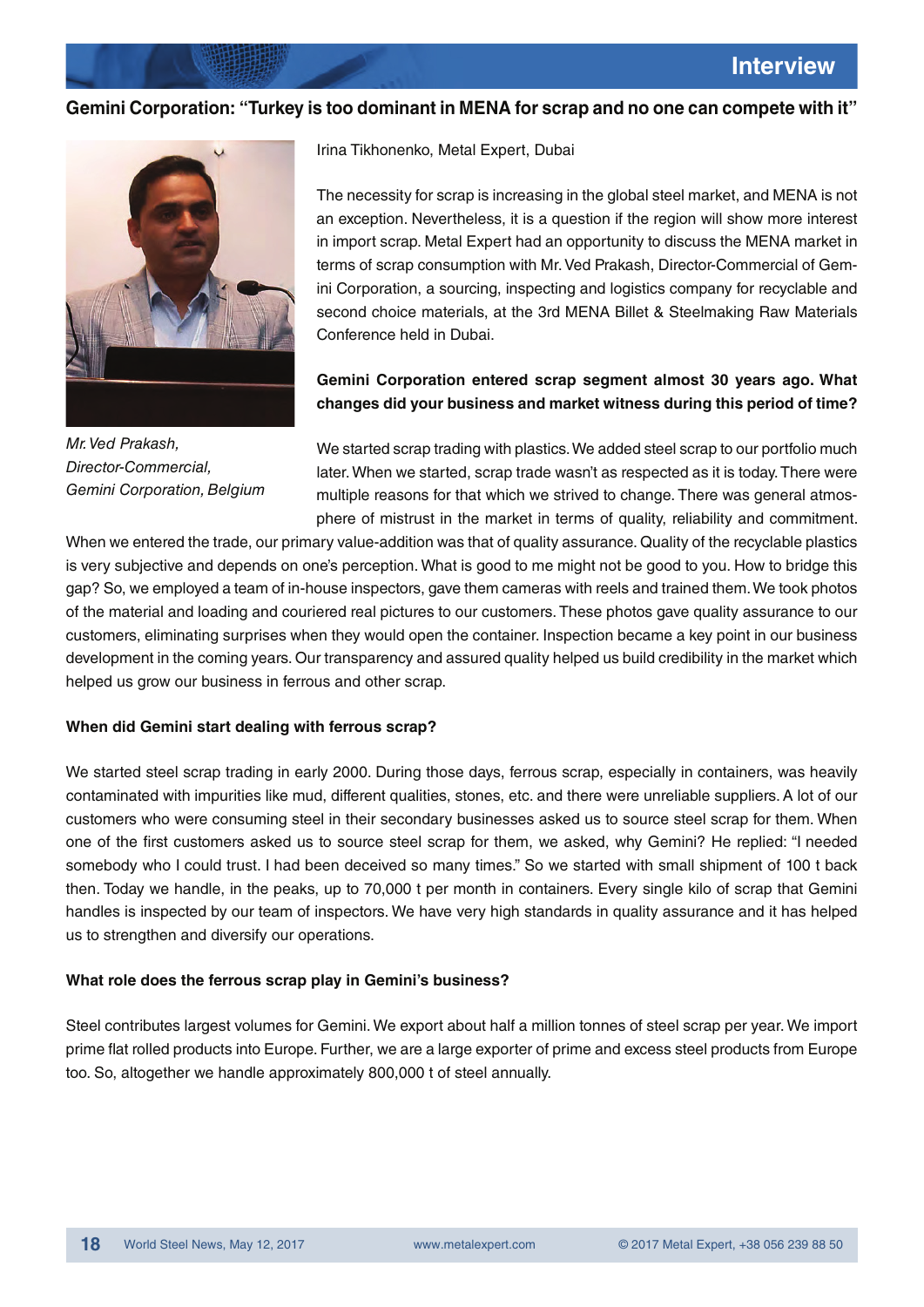## The company is headquartered in Belgium. What is priority for you – sales to European customers or exports outside Europe?

We are dynamic and open to swift changes. We'll find an opportunity and catch it with both hands. Domestic or international, it is about the opportunity. When European market is strong, we increase our volumes in the domestic market. When the export is more viable we balance Europe volumes with shipments to Asia in containers. For us, it's a kind of business hedging. I won't say we have a favourite market. Balance is important for us.

# Today, the interest in scrap from MENA steel mills is increasing. Is this market really so attractive for scrap collectors at the moment?

Excluding Turkey, MENA is almost self-sufficient in terms of scrap. Five years ago Egypt used to stand in top ten importers of scrap. Today it is not. If we compare to the Turkish, Indian and Southeast Asian markets, scrap trade in MENA is neither voluminous nor regular. However, Morocco is emerging as an important market. In GCC let's take an example of the UAE. The UAE exports close to 1 million tonnes of scrap but doesn't import scrap. Around ten years ago Saudi Arabia used to export steel scrap, then they banned it. We hear only from time to time that Saudi Arabia imports scrap. So, there is no good trade flow of scrap into GCC and MENA from Europe, but one may expect sporadic opportunities in Morocco and Egypt.

# As you have already mentioned, there are some differences between MENA countries in terms of scrap needs. What are the most promising destinations for your company?

I would say North Africa. It enjoys special duty-free agreement with Europe for lots of products in addition to ferrous scrap. North Africa is also a gateway to the African continent. To give you an example, a lot of goods are shipped from Europe to Egypt, which has African trade agreement and can sell without any taxes and duties to African nations. There is a lot of trade happening because of tax structure. At the same time, many of the African nations do not have a direct trade agreement with Europe.

Also, GCC is suffering from the lack of petrodollars, so, I won't bet on them. Moreover, there is more trade of billets and re-bars than of scrap in the region. I would say that Turkey is too dominant in MENA for scrap and no one can compete with it.

## So let's talk about Turkish buyers. What are their preferences in terms of scrap?

Most of the EAFs love shredded material. There is some amount of shredded scrap in every vessel which Turkey buys. As Gemini, we like shredded scrap more because it is homogeneous and processed. Look at HMS business in Turkey, I find it a little weird that prices for European and US HMS are different. That's not the case in shredded scrap because it has unified quality. It is measurable. HMS quality is not measurable. What we call in Europe 80:20 is probably 60:40 in the US. So, there is a price difference of \$8-10/t between European and US HMS scrap. We often hear big claims and problems in HMS business while in shredded we hardly get major quality issues.

We are also in talks with shipping companies to promote containerized shipment of scrap to Turkey. There is still a long way to go. We think Turkish mills should buy more scrap in containers to bring the price volatility down. In my opinion, it is better to buy 5,000 t six times rather than 30,000 t in one go. And then you have a possibility to buy those qualities on a regular basis at a competitive price which you are not doing otherwise.